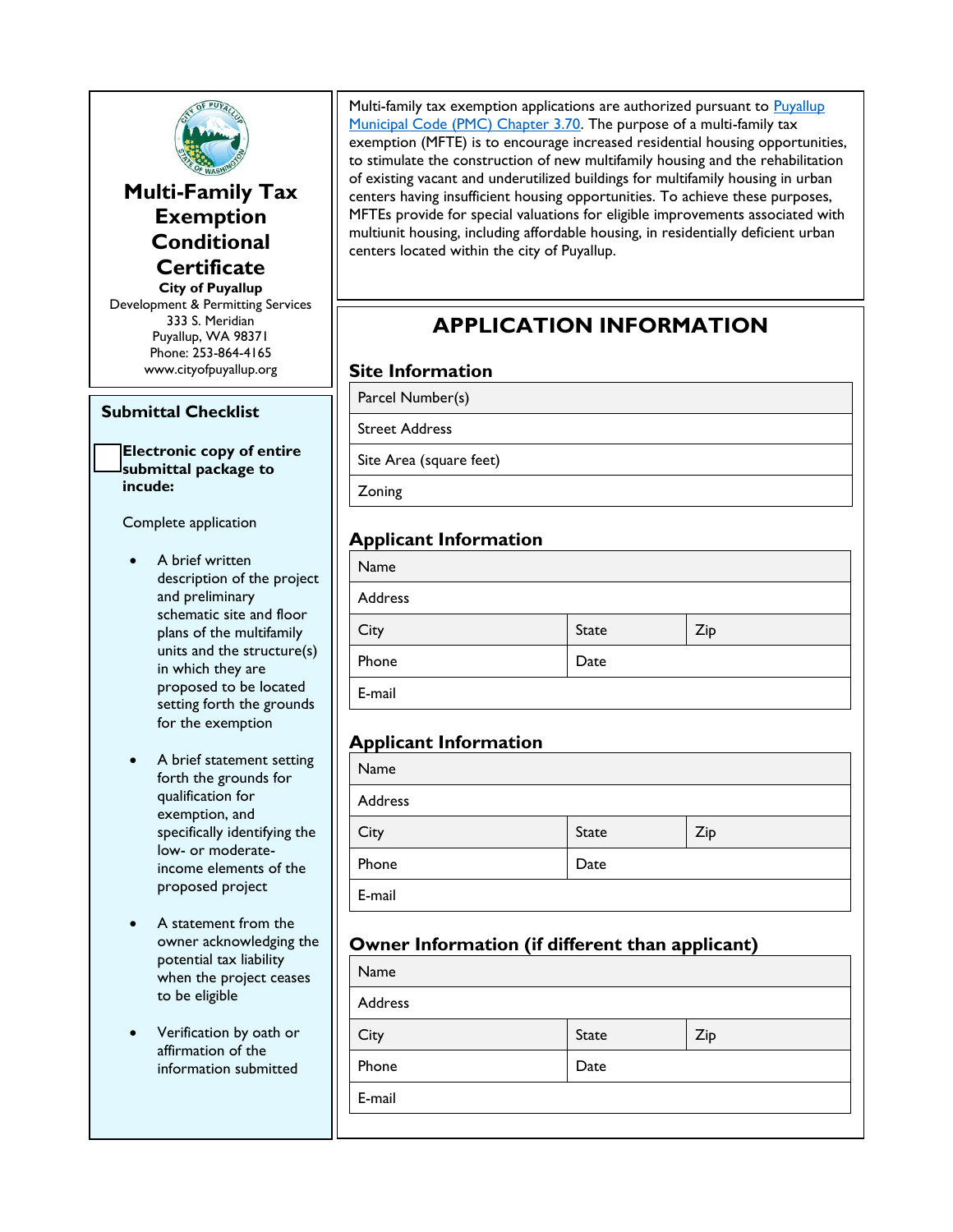## **Project Information**

Name of Project: \_\_\_\_\_\_\_\_\_\_\_\_\_\_\_\_\_\_\_\_\_\_\_\_\_\_\_\_\_\_\_\_\_\_\_\_\_\_\_\_\_\_\_\_\_\_\_\_\_\_\_\_\_\_\_\_\_\_\_\_\_

Written description of project:

# **Term of Tax Exemption Requested:**

| <b>Number of Dwelling Units:</b>                                                                                                                       |                                                    |
|--------------------------------------------------------------------------------------------------------------------------------------------------------|----------------------------------------------------|
| <b>Anticipated Start Date:</b>                                                                                                                         | <b>Anticipated Completion Date:</b>                |
| <b>Estimated Construction Costs:</b><br>Project Total: The control of the control of the control of the control of the control of the control of the c | For Permanent Residential Occupancy <sup>1</sup> : |
| Floor Area (square feet):<br>Project Total:                                                                                                            | For Permanent Residential Occupancy <sup>1</sup> : |
| 8-Year                                                                                                                                                 | 12-Year                                            |

<sup>&</sup>lt;sup>1</sup> Includes residential common areas, circulation and mechanical space, and residential parking in calculation of residential square footage. Excludes housing units offered for rent for periods of less than one month.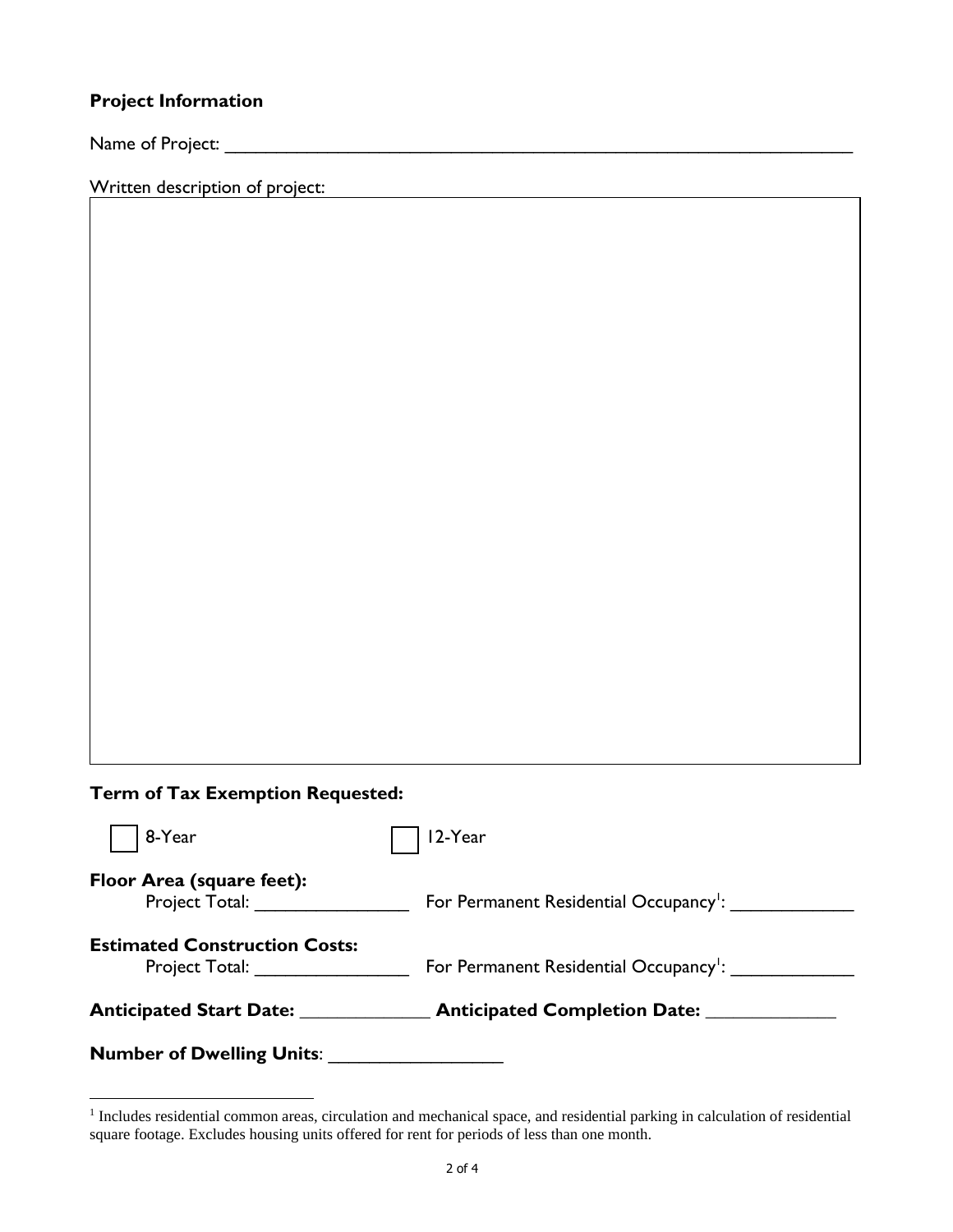**Rental**<br>Unit Type Affordability<sup>2</sup> Number of Units **Percentage of Total Units** Low-Income Moderate-Income Market-Rate Total

#### *Owner-Occupied*

| Unit Type Affordability <sup>2</sup> | <b>Number of Units</b> | Percentage of Total Units |
|--------------------------------------|------------------------|---------------------------|
| Low-Income                           |                        |                           |
| Moderate-Income                      |                        |                           |
| Market-Rate                          |                        |                           |
| Total                                |                        |                           |

Brief statement of grounds for qualification for exemption (identify the low to moderate-income elements of proposed project):

<sup>&</sup>lt;sup>2</sup> Affordable housing: housing costs do not exceed 30% of the household's monthly income. Low-income: less than or equal to 80% of the area median income (AMI).

Moderate-income: greater than 80% of AMI, but less than or equal to 115% of AMI. Market-rate: greater than 115% of AMI.